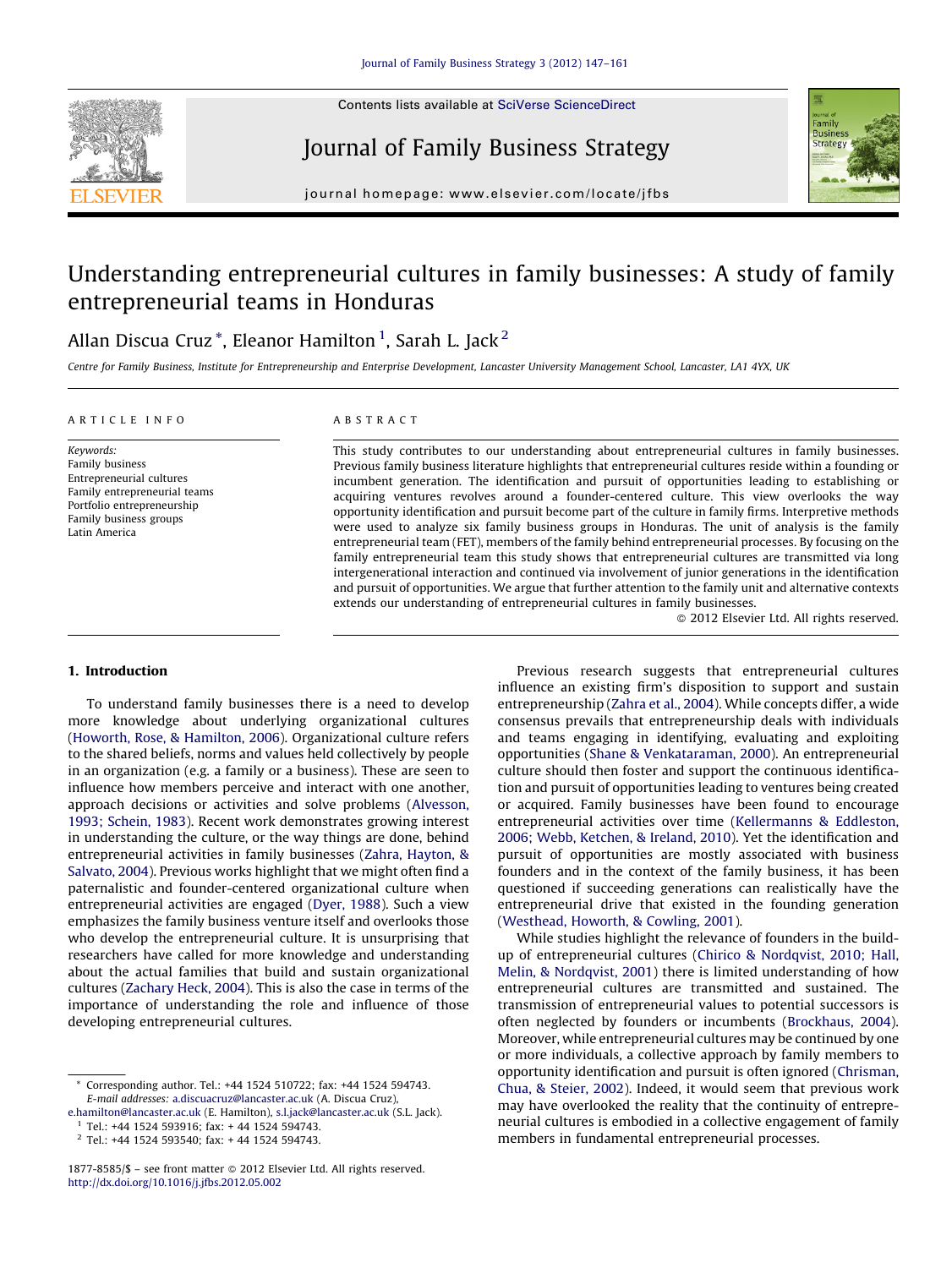There is clearly a gap in the literature in understanding how an entrepreneurial culture can be continued so that more businesses might be created or acquired by members of a family. There have been calls to investigate how these cultures are transmitted ([Schein,](#page--1-0) 1983). It has been suggested that research should go beyond dealing with the family business per se and instead concentrate on the family team behind entrepreneurial processes in family businesses (Chua, Chrisman, & Steier, 2003; [Ucbasaran,](#page--1-0) Lockett, Wright, & [Westhead,](#page--1-0) 2003). To enhance our understanding about entrepreneurial cultures researchers are also encouraged to examine alternative contexts outside the US (Chirico & [Nordqvist,](#page--1-0) 2010; Hall et al., [2001;](#page--1-0) Zahra et al., 2004).

It is against this background that this study is set. More specifically the aim of this study is to understand the way opportunity identification and pursuit part of the culture in family firms. To address this aim, we deal with the research question how are entrepreneurial cultures transmitted and continued in family businesses? In terms of transmitted, our interest lies in how an entrepreneurial culture is passed on. In terms of continued, we are concerned about how they remain in existence. In answering this question we join conversations about the long term enterprising behavior of families in business over time (Discua Cruz, [Howorth,](#page--1-0) & [Hamilton,](#page--1-0) in press; Roscoe, Discua Cruz, & Howorth, in press; Zellweger, Nason, & [Nordqvist,](#page--1-0) 2012). To address this research question we concentrate on six case studies developed from interviews with multiple respondents. The unit of analysis in this study is the family entrepreneurial team (FET). A FET is defined as two or more family members, related by kinship or marriage, who engage in the identification and pursuit of business opportunities to establish or purchase a firm, have an equity stake in the firm and a direct influence on the strategic choice of the firm at the time of founding [\(Discua](#page--1-0) Cruz et al., in press). To generate understanding, we examine family business groups in Honduras, a collection of businesses owned and managed by members of a family, where family entrepreneurial teams appear as a vehicle for the establishment and acquisition of several ventures [\(Discua](#page--1-0) Cruz, [Hamilton,](#page--1-0) & Howorth, 2010). In Honduras, family business groups are commonplace and entrepreneurial activities often reflect collectivistic efforts by family members (Discua Cruz & [Howorth,](#page--1-0) 2008; Discua Cruz, 2010; [Roscoe](#page--1-0) et al., in press).

This article makes two contributions to the literature. First, it provides further understanding about how entrepreneurial cultures that exist within family businesses are transmitted. Second, it extends knowledge of how these entrepreneurial cultures are continued by family entrepreneurial teams through the identification and pursuit of opportunities. In addition to these contributions, this study also highlights the importance of family entrepreneurial teams as the unit of analysis and the relevance of alternative contexts when studying entrepreneurial cultures.

The paper proceeds as follows: first, we present our theoretical platform by drawing on the literatures of organizational culture, culture in family businesses and entrepreneurial cultures. Then, we detail our research method and present our findings based on six case studies. Finally, analysis and conclusions are presented with suggestions for future research.

#### 2. Literature review

#### 2.1. Organizational culture

Organizational culture is a concept that has received increasing attention ([Denison,](#page--1-0) 1996; Hatch, 1993). It has been defined as a pattern of shared basic assumptions, beliefs and values that allow a group to solve its problems that are considered valid and can be taught to new members as being the appropriate way to perceive, think and feel in relation to those problems within a particular organization [\(Schein,](#page--1-0) 2004). Organizational cultures are not static by nature but rather represent "an evolved context...rooted in history, collectively held, and sufficiently complex to resist many attempts at direct manipulation'' [\(Denison,](#page--1-0) 1996: 644). Moreover, organizational cultures embody ''. . .a shared and learned world of experiences, meanings, values and understandings which inform people and which are expressed, reproduced and communicated in a partly symbolic form'' [\(Alvesson,](#page--1-0) 1993: 2). What these definitions do is demonstrate that we can conceptualize organizational culture as patterns of values, norms and beliefs strongly influenced by a history of shared experiences, which reflects the interaction of the group for a prolonged period of time and which influences the way its members think and behave.

The traditional view of organizational culture emphasizes founders (e.g. of a business or organization) and the continuity of their values and beliefs over time (Hatch, 1993; [Schein,](#page--1-0) 1983). Schein [\(1990\)](#page--1-0) suggests that when founders create a business they bring with them a set of beliefs, values and assumptions about how things should be done. Individuals within an organization over time share this culture as they interact with their environment and test its effectiveness in dealing with tasks or activities. With continuous reinforcements the organization becomes less conscious of this culture and treats its beliefs and values as nonnegotiable or taken-for-granted ([Schein,](#page--1-0) 2004). As a result, business founders shape the organization's culture as their view of doing things becomes shared or commonly held among members of the organization. [Alvesson](#page--1-0) (1993) argues that this process also includes tensions and conflicts reflecting the interactions of organizational members about how things should be done over time. Such commonly held values and beliefs allow a sense of identity to emerge, helps direct members to important issues, guides decisions and facilitates commitment to the organization rather than the self (Duh, Belak, & [Milferner,](#page--1-0) 2010).

Hence to understand organizational culture it is paramount to look at founders and the outcomes of processes within organizations. One way to achieve this is to consider established firms, such as family businesses, where organizational culture strongly reflects the values of founders and a strong intention to pass them on to other members.

#### 2.2. Organizational culture in family businesses

While it is widely accepted that family businesses are hard to define, one of their characterizing features is that family values and beliefs influence the way things are done more so than in nonfamily businesses ([Astrachan,](#page--1-0) Klein, & Smyrnios, 2002). Organizational culture in family businesses relates to enduring values that shape the character of the family firm and how it adapts to the external business environment [\(Zahra](#page--1-0) et al., 2004). In comparison to non-family firms, family firms are different in their set of goals because of the controlling family's influence, interests and values which provides firms with a stronger culture (Duh et al., [2010\)](#page--1-0). Ownership of the firm allows family members to control the values and beliefs that become widespread within the family business ([Zahra,](#page--1-0) 2012). Family businesses will tend to show greater emphasis on commitment, loyalty, working harmony and cohesion between members promoting continuity and stability of the workforce (Haugh & [McKee,](#page--1-0) 2003). This emphasis helps in the management and continuity of the firm (Steier, [Chrisman,](#page--1-0) & Chua, [2004\)](#page--1-0).

Family business founders play a significant role in the creation and development of an organizational culture ([Aronoff,](#page--1-0) 2004). Founders often stay in the firm for a substantial part of their life and so have a greater chance of shaping the way things are done and transmitting values to upcoming generations (García-Álvarez & Ló[pez-Sintas,](#page--1-0) 2006). It has been found that the continuity of